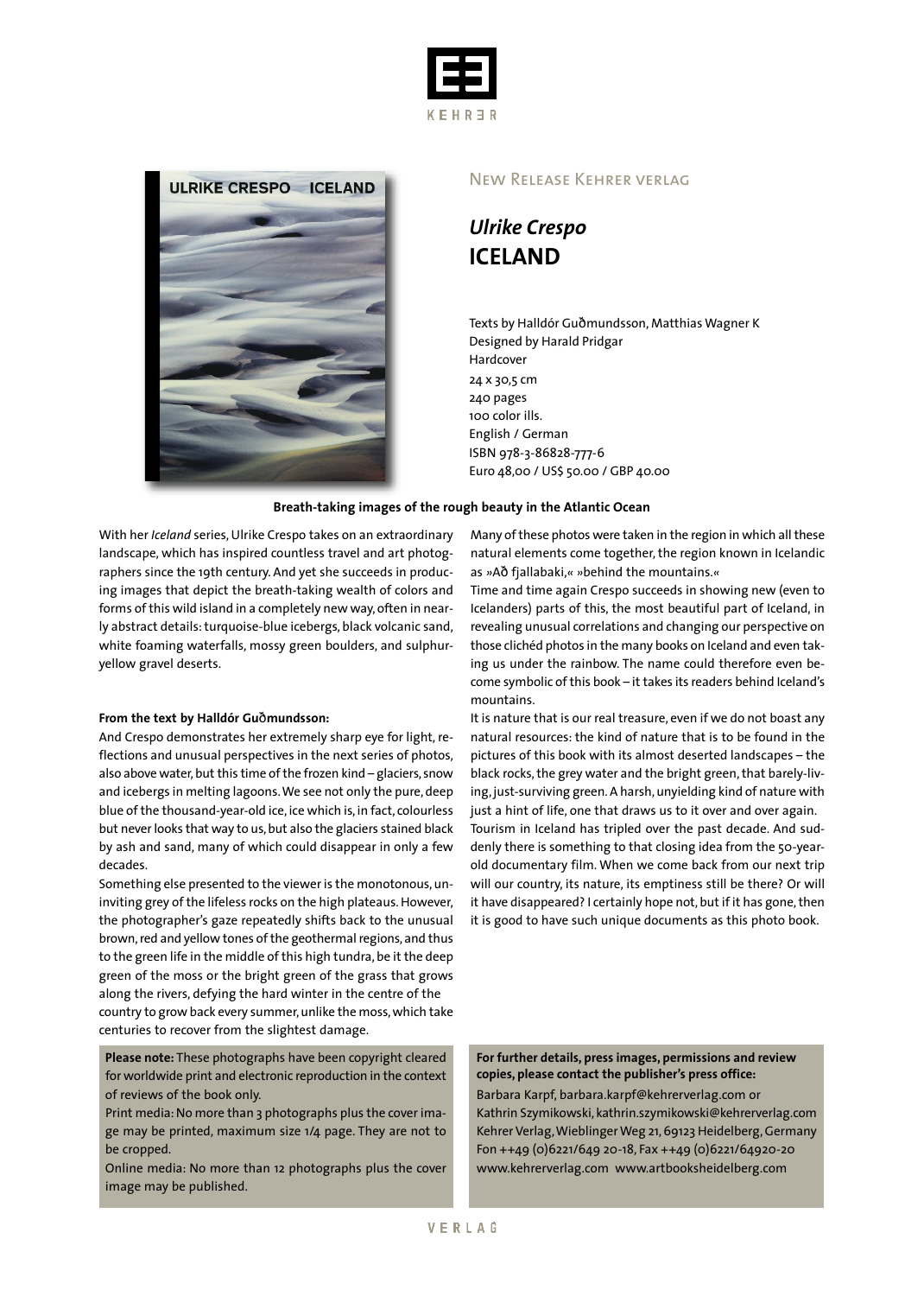

## **Author's Biographies**

#### Ulrike Crespo

#### (born in 1950 in Fulda)

After completing high school in Darmstadt, in the 1970s Ulrike Crespo studied French,Art History and Archaeology in Lausanne and Geneva, Switzerland. After returning to Germany in the 1980s, she studied Psychology in Frankfurt/ Main and gained a licence to practice as a psychotherapist. Since the 1990s she has closely concerned herself with photography. Ulrike Crespo lives and works in Frankfurt/Main, Germany, Vienna, Austria, and West Cork, Ireland.

#### Further publications by Ulrike Crespo:

*Twilight*, 2011 (German Photo Book Prize – Nominated 2012) *Ephemere*, 2012 *Cold Landscape*, 2013 *Nachtblüten*, 2013 *Unter der Haut des Wassers*, 2014 (German Photo Book Prize – Nominated 2015) *Rainflowers*, 2015

www.ulrike-crespo-photography.com

#### Halldór Guðmundsson

#### (born in 1956 in Reykjavík)

Halldór Guðmundsson studied in Reykjavík and Copenhagen, graduating with a Master's in Comparative Literature in 1984.He then worked as the director of Mál og menning, Iceland's largest publishing house, from 1984 onwards, and thereafter for Edda publishers, until 2003.

Halldór Guðmundsson has authored several books, including a biography of Icelandic Nobel Prize winner Halldór Laxness, for which he was awarded the Icelandic Literary Prize for best nonfiction in 2004. He managed the project *Fabulous Iceland* – Guest *of Honour of the Frankfurt Book Fair 2011* from 2008 through to 2011. He was appointed director of Harpa Concert Hall and Conference Centre in June 2012.Halldór Guðmundsson has been appointed project manager of *Norway – Guest of Honour of the Frankfurt Book Fair 2019* and will assume this role in March 2017.

#### Matthias Wagner K (born in 1961 in Jena)

Matthias Wagner K's interest in the presentation of art and culture started with theatre and the visual arts. He curated exhibitions on the cultural history of light and is considered a specialist in Nordic culture. In 2005 he directed the Cologne Festival on *Images of Iceland* and in 2009 was appointed artistic director of the very first Nordic Fashion Biennale. From 2006 to 2012 he was curator to the Nordic Embassies in Berlin. In 2008 the Republic of Iceland made him chief curator for its *Legendary Iceland* art and culture programme,which accompanied the country's presentation as guest of honour at the Frankfurt Book Fair 2011. Since 2012 Matthias Wagner K has been director for the Museum Angewandte Kunst in Frankfurt/Main where he has been driving its realignment since spring 2013.

In 2007 the author arranged to embark on a hike with writer Thor Vilhjalmsson from Þorlákshöfn to Þingvellir, through Hveravellir – the thermal springs region – across the highlands,alongVatnajökull to Jökulsárlón lagoon.Thor died on 4 March 2011, before the trip could come about. His novel *The Grey Moss Glows* (published in the UK as *Justice Undone*) received the Nordic Council Literature prize, and he was honoured with the Swiss Academy Nordic Prize for his lifetime achievement. The text excerpts included in this imaginary travel journal are taken from *The Grey Moss Glows*.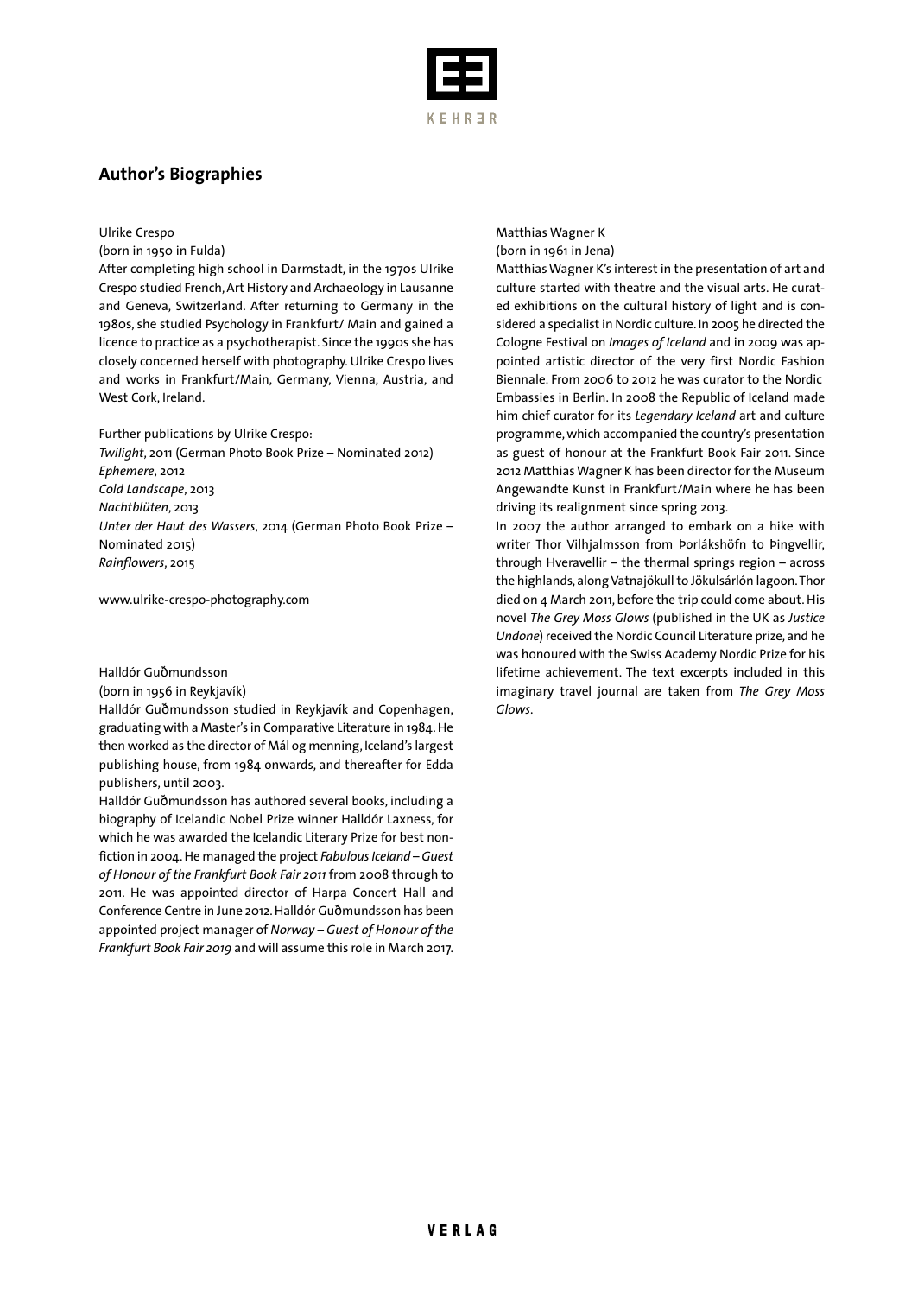

# **Press images**





1. © Ulrike Crespo

2. © Ulrike Crespo





3. © Ulrike Crespo

4. © Ulrike Crespo





5. © Ulrike Crespo

6. © Ulrike Crespo